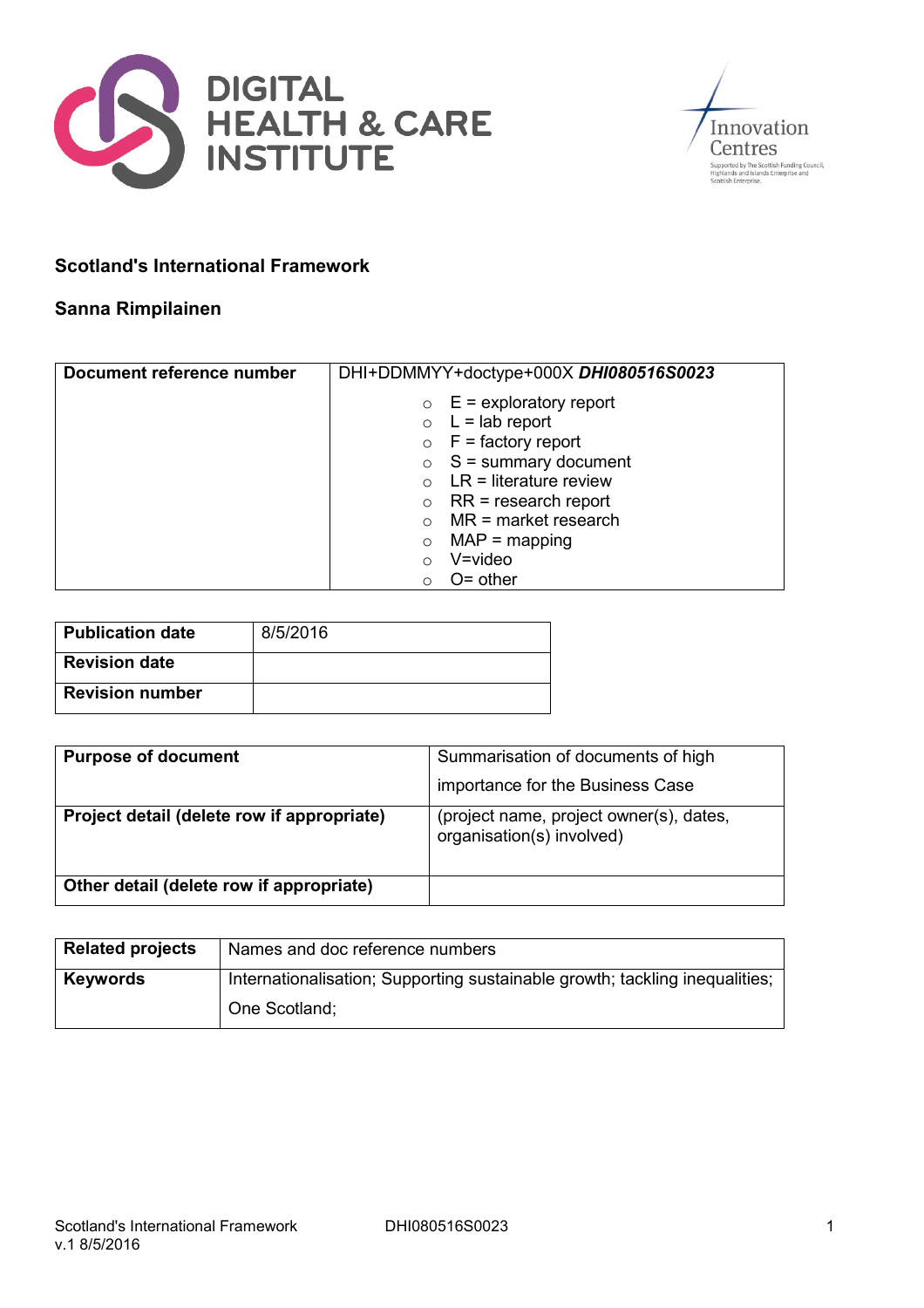



| Name of Strategy:         | Scotland's international framework                                               |
|---------------------------|----------------------------------------------------------------------------------|
| Date:                     | March 2015                                                                       |
| URL:                      | http://www.gov.scot/Publications/2015/03/3466                                    |
| Key words:                | Internationalisation; Supporting sustainable growth; tackling inequalities; One  |
|                           | Scotland                                                                         |
| Why does this             | The purpose of the SG is to create a more successful country with opportunities  |
| strategy exist?           | for all of Scotland to flourish through increasing sustainable economic          |
|                           | growth. The aim is to make Scotland more attractive for international investment |
| (what's the               | and trade, as well as embed the internationalisation agenda in the Scottish      |
| problem/opportunity       | society through education, equal opportunities and knowledge exchange.           |
| this stems from)          |                                                                                  |
| Summary:                  | The strategy sets out Scotland's internationalisation agenda and objectives,     |
|                           | setting the context for delivery. Objectives are to enhance Scotland's global    |
|                           | outlook, strengthen Scotland's relationships and partnerships, increase          |
|                           | Scotland's reputation and attractiveness and engage with the EU.                 |
| Key goals and means Aims: |                                                                                  |
| to achieve them:          |                                                                                  |
|                           | to create an environment within Scotland that supports a better                  |
|                           | understanding of international opportunities and a greater appetite and          |
|                           | ability to seize them;                                                           |
|                           | To influence the world around us on the issues that matter most in               |
|                           | helping Scotland flourish.                                                       |
|                           | <b>Strategic objectives:</b>                                                     |
|                           |                                                                                  |
|                           | <b>Enhancing Scotland's Global outlook to set the domestic conditions for</b>    |
|                           | success:                                                                         |
|                           | Embedding internationalization across areas of competence<br>O                   |
|                           | through ensuring that people have the skills and attitudes to seize              |
|                           | new opportunities and participate in a globalized world.                         |
|                           | Intelligent knowledge exchange for helping businesses,<br>O                      |
|                           | institutions and individuals navigate, make connections and                      |
|                           | understand Scotland's place in the world.                                        |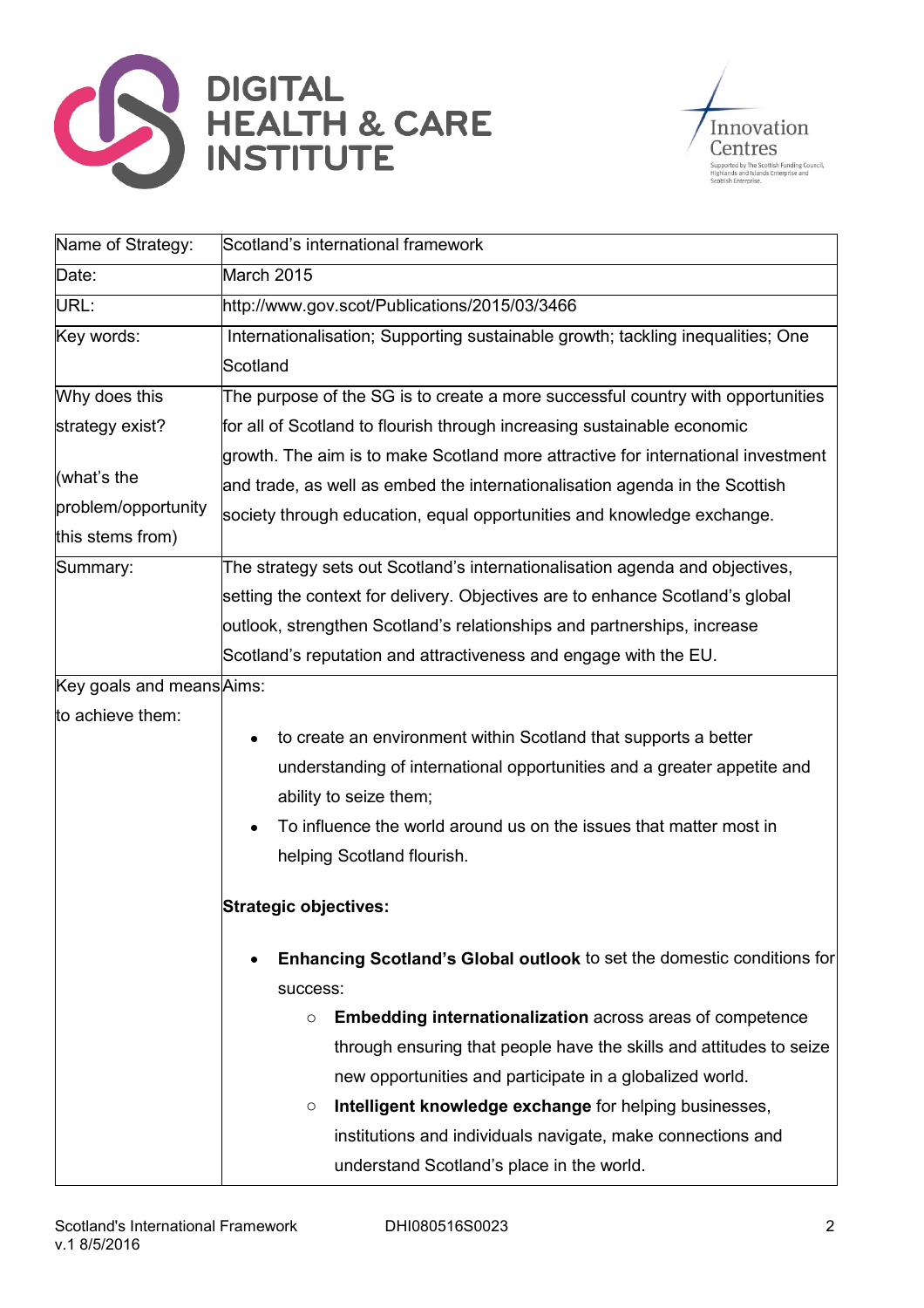



| Targeted support for people, businesses and institutions to<br>$\circ$             |
|------------------------------------------------------------------------------------|
| identify and seize international opportunities; helping them                       |
| capitalize on international opportunities through developing                       |
| domestic capability.                                                               |
| Coherent approach towards internationalization activities.<br>O                    |
| Strengthening Scotland's Relationships and Partnerships                            |
| Tapping into local knowledge of our people, diaspora and<br>$\circ$                |
| partners outside Scotland to build long-term relationships and<br>networks;        |
| <b>Engaging in Multilateral forums</b> (e.g. UN, EU) to influencing the<br>$\circ$ |
| external environment;                                                              |
| Continue to build and value Bilateral relationships;<br>O                          |
| <b>Collaborative working through One Scotland partnerships and</b><br>$\circ$      |
| Innovation and Investment Hubs to deliver investment, innovation                   |
| and knowledge exchange;                                                            |
| Good global citizen - addressing global challenges such as<br>O                    |
| climate change, tackling inequality and promoting human rights,                    |
| sharing our knowledge, skills and technical expertise for global                   |
| good;                                                                              |
| International development in order to achieve the Millennium<br>O                  |
| Development Goals and the Post 2015 Sustainable Development                        |
| Goals.                                                                             |
| Building Scotland's international reputation and attractiveness                    |
| Using Scotland's overseas presence to promote and celebrate<br>О                   |
| Scottish achievements, culture, education, values, heritage and                    |
| economic strengths etc.                                                            |
| Showcasing Scottish culture and heritage to enhance<br>O                           |
| international relationships and collaboration                                      |
| Developing an international Trade and Investment strategy for<br>O                 |
| Scotland                                                                           |
| Continuing to invest in Scottish Universities for Research<br>O                    |
| excellence                                                                         |